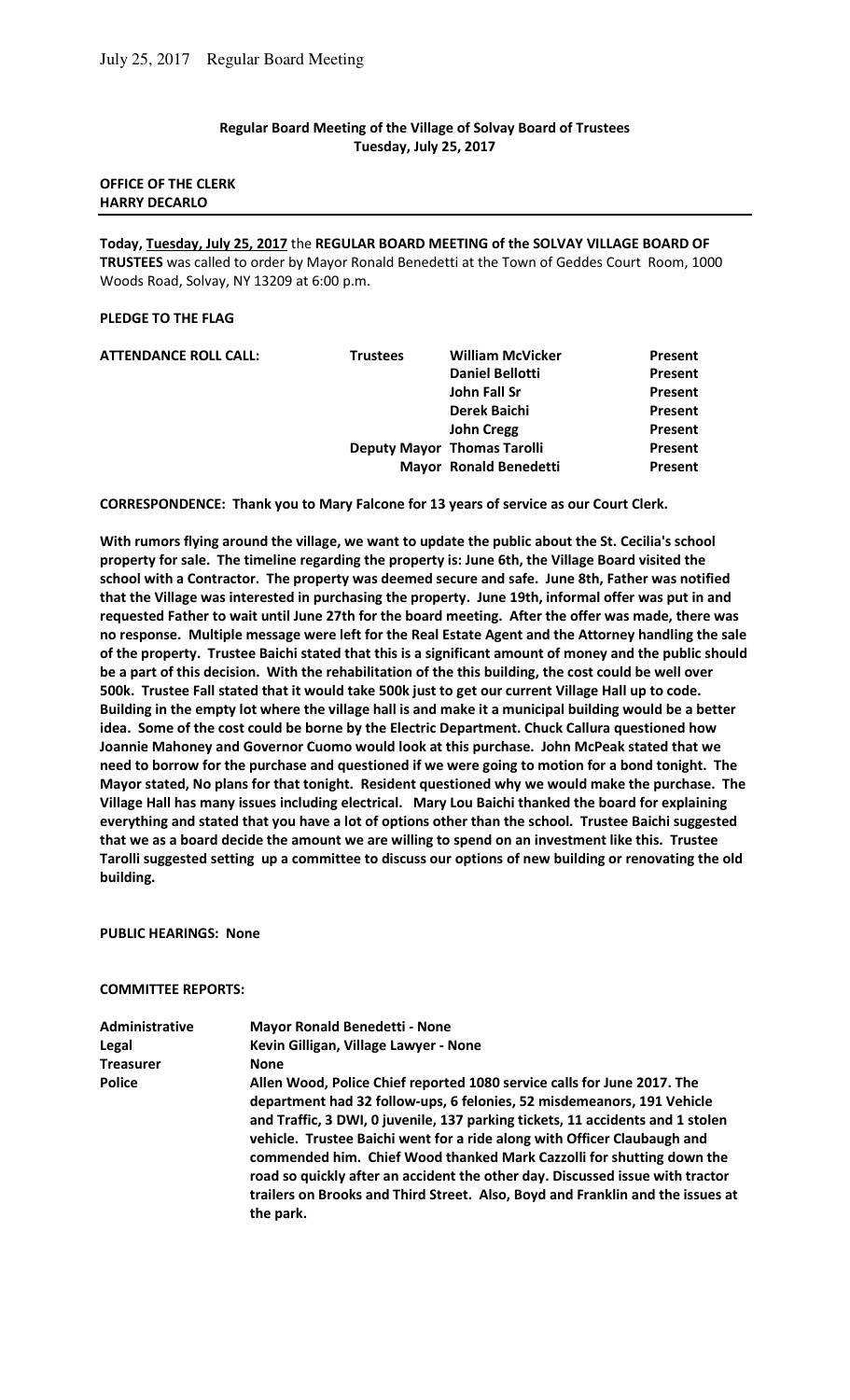| <b>Electric</b>   | Joe Hawksby, Electric Superintendent stated that Hall Ave is 50% complete.<br>Long Branch Rd, Bennett and Stinson Drive are 95% complete with LED change<br>over. Discussed the ongoing work being done on Bridge Street and Milton<br>Ave. Installed four LED flood lights at Boyd Ave Park. We continue to look at<br>pricing on a new bucket truck to replace Truck #128. We are all set for the<br>Fair. The crew will be on call.                                                                                                                                                                                                                                                                                                                                                                                   |
|-------------------|--------------------------------------------------------------------------------------------------------------------------------------------------------------------------------------------------------------------------------------------------------------------------------------------------------------------------------------------------------------------------------------------------------------------------------------------------------------------------------------------------------------------------------------------------------------------------------------------------------------------------------------------------------------------------------------------------------------------------------------------------------------------------------------------------------------------------|
| DPW/Highway       | Mark Cazzolli, Highway Superintendent stated that the sidewalks are<br>underway with quite a bit accomplished in the past month. 1000+ feet on<br>Pennock, 900 feet on Scarboro, 100 feet on the 100 block of Boulder, Abell,<br>Power and Lionel. More to come with Abell, Boulder and again on Second<br>Street. We also have firm numbers for resurfacing of the streets which will<br>begin soon. The streets being done are: Scarboro, Wynthrop, Third, top of<br>Barclay, Tarolli and Pennock. We have had a few setbacks lately with<br>grooming of our fields, lawn mowing, spraying of sidewalks and the pool up                                                                                                                                                                                                |
| Library           | keep. Lastly, the building addition project is underway with delivery accepted<br>and the foundation work underway. The project is being done in house.<br>Dan Golden, Library Director stated that we are still under our Summer hours.<br>Moreland the Magician was here on July 19th. He did a variety of magic tricks<br>with an audience of 41 people. We had a Superhero party on the 21st with an<br>audience of 30 enthusiastic young people. Dan the Snakeman will be here on<br>July 26th at 1pm. The Syracuse Scottish Bagpipe Band will be here on<br>September 16th. The Above 40-Workers in Transition will meet every Friday<br>at 9:30 am. We have noticed an increased demand for materials relating to<br>job searching and filling out applications. Our Fall programs will focus on<br>these topics. |
| Codes             | Peter Albrigo, Code Enforcer stated that we are doing our best without<br>Anthony Alberti. We will be back to full strength soon.                                                                                                                                                                                                                                                                                                                                                                                                                                                                                                                                                                                                                                                                                        |
| <b>Stormwater</b> | <b>None</b>                                                                                                                                                                                                                                                                                                                                                                                                                                                                                                                                                                                                                                                                                                                                                                                                              |
|                   |                                                                                                                                                                                                                                                                                                                                                                                                                                                                                                                                                                                                                                                                                                                                                                                                                          |

|    | <b>RESOLUTIONS:</b>                                                                               |                                                           |                       |  |  |
|----|---------------------------------------------------------------------------------------------------|-----------------------------------------------------------|-----------------------|--|--|
| 1. | Authorization from the Board of Trustees to approve the minutes from the June 27, 2017            |                                                           |                       |  |  |
|    | Regular Board Meeting and the Reading of the Minutes be herewith dispensed.                       |                                                           |                       |  |  |
|    | <b>MOTION: John Fall Sr</b>                                                                       |                                                           |                       |  |  |
|    | <b>SECOND: Derek Baichi</b>                                                                       |                                                           |                       |  |  |
|    | AYES: 7                                                                                           | <b>NAYES: 0</b>                                           | <b>MOTION CARRIED</b> |  |  |
| 2. | Authorization from the Board of Trustees to pay C&S Engineers \$7341.77 for services rendered     |                                                           |                       |  |  |
|    | from $6/1/17$ to $6/30/17$ .                                                                      | (Total Cost to the Village is: \$2816.77)                 |                       |  |  |
|    | Below are the specific projects that will be reimbursed through Grant or the County:              |                                                           |                       |  |  |
|    | Invoice No. 0166376 - Project No. 114.213.001 - I/I Reduction Grant                               |                                                           |                       |  |  |
|    | Invoice No. 0166377 - Project No. 114.214.001 - Senator DeFranscisco Grant<br>$\bullet$           |                                                           |                       |  |  |
|    | $\bullet$                                                                                         | Invoice No. 0166379 - Project No. 114.220.001 - SAM Grant |                       |  |  |
|    | Invoice No. 0166380 - Project No. 114.220.002 - SAM Grant<br>$\bullet$                            |                                                           |                       |  |  |
|    | <b>MOTION: Dan Bellotti</b>                                                                       |                                                           |                       |  |  |
|    | <b>SECOND: Tom Tarolli</b>                                                                        |                                                           |                       |  |  |
|    | AYES: 7                                                                                           | <b>NAYES: 0</b>                                           | <b>MOTION CARRIED</b> |  |  |
| 3. | Authorization from the Board of Trustees to pay Costello, Cooney & Fearon, PLLC \$8951.25 for     |                                                           |                       |  |  |
|    | services rendered for the month of June 2017. (\$1023.75 for Solvay Electric and \$927.50 for the |                                                           |                       |  |  |
|    | PBA)                                                                                              |                                                           |                       |  |  |
|    | <b>MOTION: Derek Baichi</b>                                                                       |                                                           |                       |  |  |
|    | <b>SECOND: John Fall Sr</b>                                                                       |                                                           |                       |  |  |
|    | AYES: 7                                                                                           | <b>NAYES: 0</b>                                           | <b>MOTION CARRIED</b> |  |  |
| 4. |                                                                                                   |                                                           |                       |  |  |
|    | Authorization from the Board of Trustees to approve<br>.                                          |                                                           |                       |  |  |

 **WHEREAS**, the property described by the following tax map number(s) and located at the following address(s) is/are in the Village of Solvay, is/are owned by the following owner(s); and

 **WHEREAS**, as the aforesaid property owner(s) allows the property to accumulate high weeds, brush, grass, trash, debris, or other matter, in a manner that is unhealthy, hazardous, or dangerous and in violation of Chapter 56; and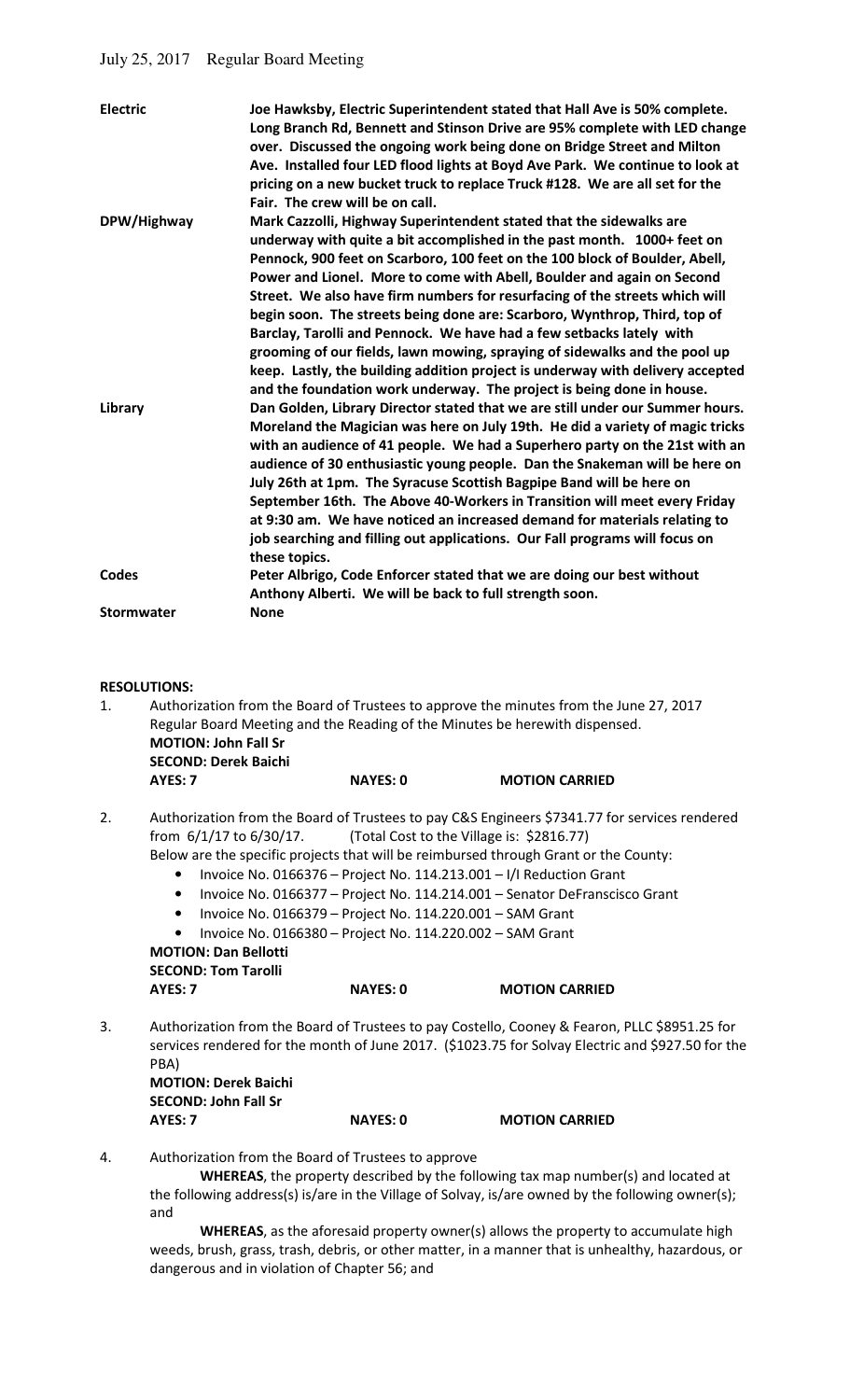**WHEREAS**, the owner(s) was notified by certified mail and/or posted on site and a follow up revealed the violation still exists

 **NOW**, be it resolved that the Village of Solvay Board shall authorize the property to be cut, trimmed, and removed by the Village Representatives, and all actual costs of work or services rendered at the direction of the Village Board, shall be assessed and collected in the same manner and time as the taxes levied on the premises.

| <b>STREET ADDRESS</b>       | <b>TAX MAP</b>  | <b>NAME OF OWNER</b>              |
|-----------------------------|-----------------|-----------------------------------|
| 1106 Third Street           | 003.-01-04.0    | <b>Brian Schutte</b>              |
| <b>302 Caroline Ave</b>     | 011.-04-15.0    | <b>Wells Fargo Bank, NA</b>       |
| 235 Charles Ave             | 011.-09-14.1    | <b>John and Yvette Grabda</b>     |
| <b>208 Charles Ave</b>      | 011.-08-06.0    | <b>Mathew Varughese</b>           |
| 110 Pennock St.             | 006.-07-06.0    | <b>Marybeth Anderson/Diane</b>    |
|                             |                 | Renna                             |
| 805 Second St.              | 004.-10-04.0    | <b>Robert Dixon</b>               |
| <b>125 Caroline Ave</b>     | 010.-08-26.0    | <b>Dearborn Properties/Joseph</b> |
|                             |                 | Sindoni                           |
| <b>306 Third Street</b>     | 007.-06-18.0    | <b>Patricia DiGilio</b>           |
| <b>401 Center Street</b>    | 005.-07-01.0    | <b>Carrie and Carol Ann Isgar</b> |
| <b>MOTION: John Cregg</b>   |                 |                                   |
| <b>SECOND: John Fall Sr</b> |                 |                                   |
| AYES: 7                     | <b>NAYES: 0</b> | <b>MOTION CARRIED</b>             |

5. Authorization from the Board of Trustees to opt out of participation with the New York State Paid Family Leave program. **MOTION: Dan Bellotti** 

**SECOND: Tom Tarolli** 

**AYES: 7 NAYES: 0 MOTION CARRIED** 

- 6. Authorization from the Board of Trustees to hire the following Justice Court Clerks:
	- Wendy Pellizzari, Full Time with a pay rate of \$15/hr.
	- Karen Ladouceur, Part Time with a pay rate of \$15/hr.
	- Barbara Lenweaver, Part Time with a pay rate of \$15/hr.

**MOTION: Dan Bellotti SECOND: Tom Tarolli AYES: 7 NAYES: 0 MOTION CARRIED** 

7. Authorization from the Board of Trustees for the Village Justice Court to apply for a JCAP grant. This grant is for state funding for new equipment. This will be a joint application with the Town of Geddes. **MOTION: Derek Baichi** 

**SECOND: Dan Bellotti AYES: 7 NAYES: 0 MOTION CARRIED** 

- 8. Authorization from the Board of Trustees to hire John Briggman as a temporary Codes Inspector until Anthony Alberti returns to work. He will start on July 26th with a pay rate of \$12/hour. **MOTION: Dan Bellotti SECOND: John Fall Sr**  AYES: 7 NAYES: 0 MOTION CARRIED
- PETITIONS: Church on 206 Center Street. We would like to connect with the community. All services are in Spanish. We would like to have a Summer Festival and would like the board's approval. We would like to have it at Boyd Park. We will have activities for the youth. A bounce house and refreshments will be provided for free.The event will take place at 11-3 on Saturday August 19th. The board will waive the fee for the event.

 Mary Lou Baichi (109 Wycliffe Road) requesting stop signs on our street. Where Hatherleigh Road comes over from Century. On Wycliffe Road, that intersects on School Road. A sharp right turn on school road. Need one on Wycliffe Road and Hatherleigh Road coming down from Century Drive.

\*\*\*\*\*\*\*\*\*\*\*\*\*\*\*\*\*\*\*\*\*\*\*\*\*\*\*\*\*\*\*\*\*\*\*\*\*\*\*\*\*\*\*\*\*\*\*\*\*\*\*\*\*\*\*\*\*\*\*\*\*\*\*\*\*\*\*\*\*\*\*\*\*\*\*\*\*\*\*\*\*\*\*\*\*